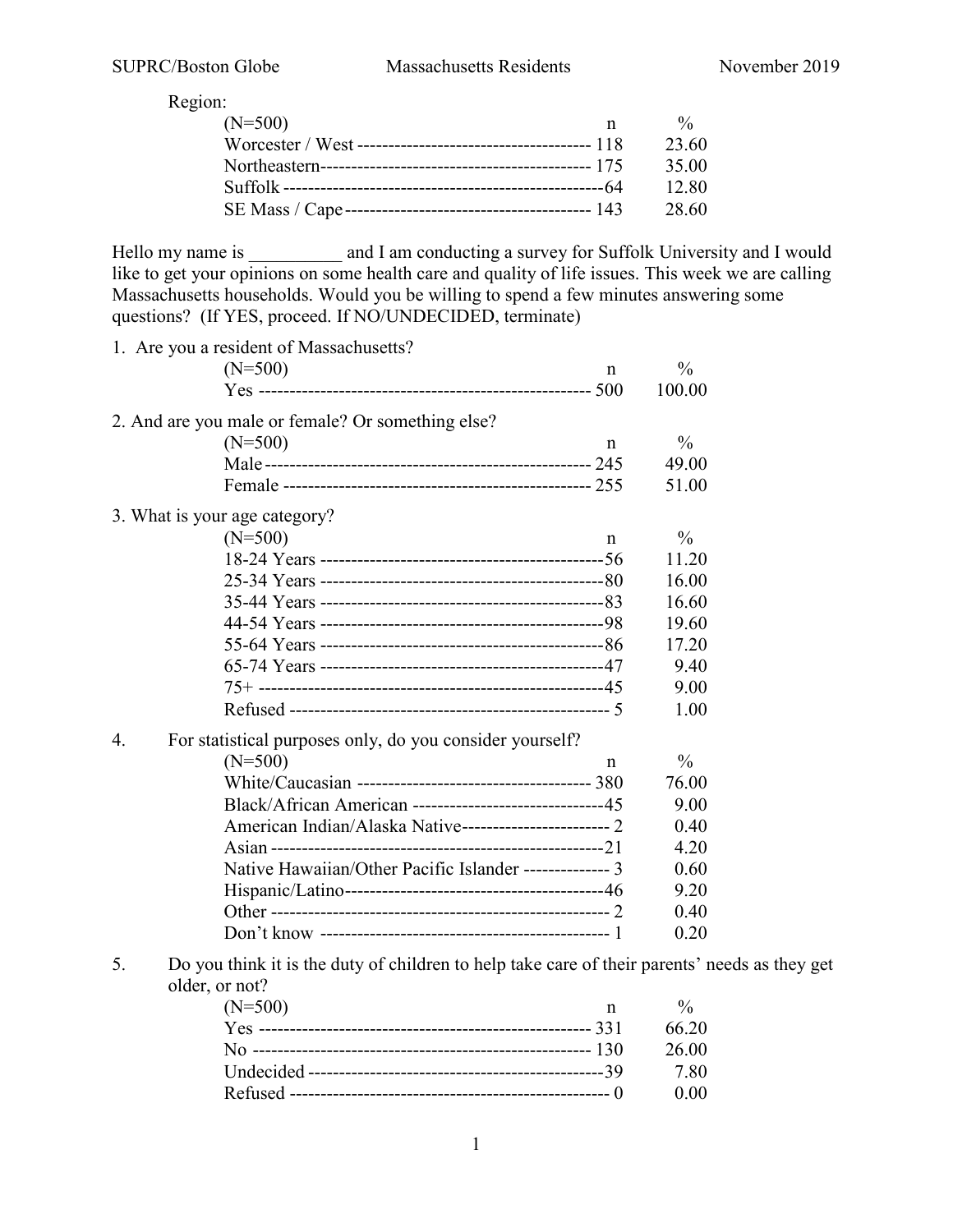6. Have you ever cared for a dying person in a home hospice situation?

| $(N=500)$ | 0/2     |
|-----------|---------|
|           | 45.80   |
|           | - 53.60 |
|           | - 0.60  |
|           | 0.00    |

*READ: Next, I'd like to ask you some questions about end-of-life medical care. By end-of-life medical care, I'm referring not only to the health care services that patients receive in the final hours or days of their lives, but also health care for people with terminal illnesses that have become advanced, progressive and incurable. If you don't feel comfortable answering any question, you can answer undecided or refused.*

7. When treating elderly or seriously ill people, is it your sense that doctors...(ROTATE 7.1 - 7.3)

| $(N=500)$                                              | $\frac{0}{0}$ |
|--------------------------------------------------------|---------------|
| Offer too much unnecessary care to patients--------78  | 15.60         |
|                                                        | 19.00         |
| Generally provide the right amount of care ------- 226 | 45.20         |
|                                                        | 19.60         |
|                                                        | 0.60          |

8. If you had only a few months to live, how truthful would you want your doctor to be about your prognosis? (ROTATE 8.1 & 8.2)

| $(N=500)$                                                | $\frac{0}{0}$ |
|----------------------------------------------------------|---------------|
| I would want the cold hard truth ------------------- 418 | 83.60         |
| I would want the doctor to be encouraging, to            |               |
| spare my feelings or my family's feelings --------39     | 7.80          |
|                                                          | 4.80          |
|                                                          | 3.40          |
|                                                          | 0.40          |
|                                                          |               |

9. Should the terminally ill be permitted to end their own lives with the help of a doctor, also known as medical aid in dying – yes or no?

| $(N=500)$ | n | 0/2    |
|-----------|---|--------|
|           |   | -69.60 |
|           |   | 1940   |
|           |   | -10.40 |
|           |   | - 0.60 |

Please tell me if you agree or disagree with each of the following three statements. (RANDOMIZE 10-12)

10. I would want doctors to stop treating me and let me die if I had an incurable disease and was in terrible pain.

| $(N=500)$ |       |
|-----------|-------|
|           | 74.60 |
|           | 16.60 |
|           | 7.80  |
|           | 1.00  |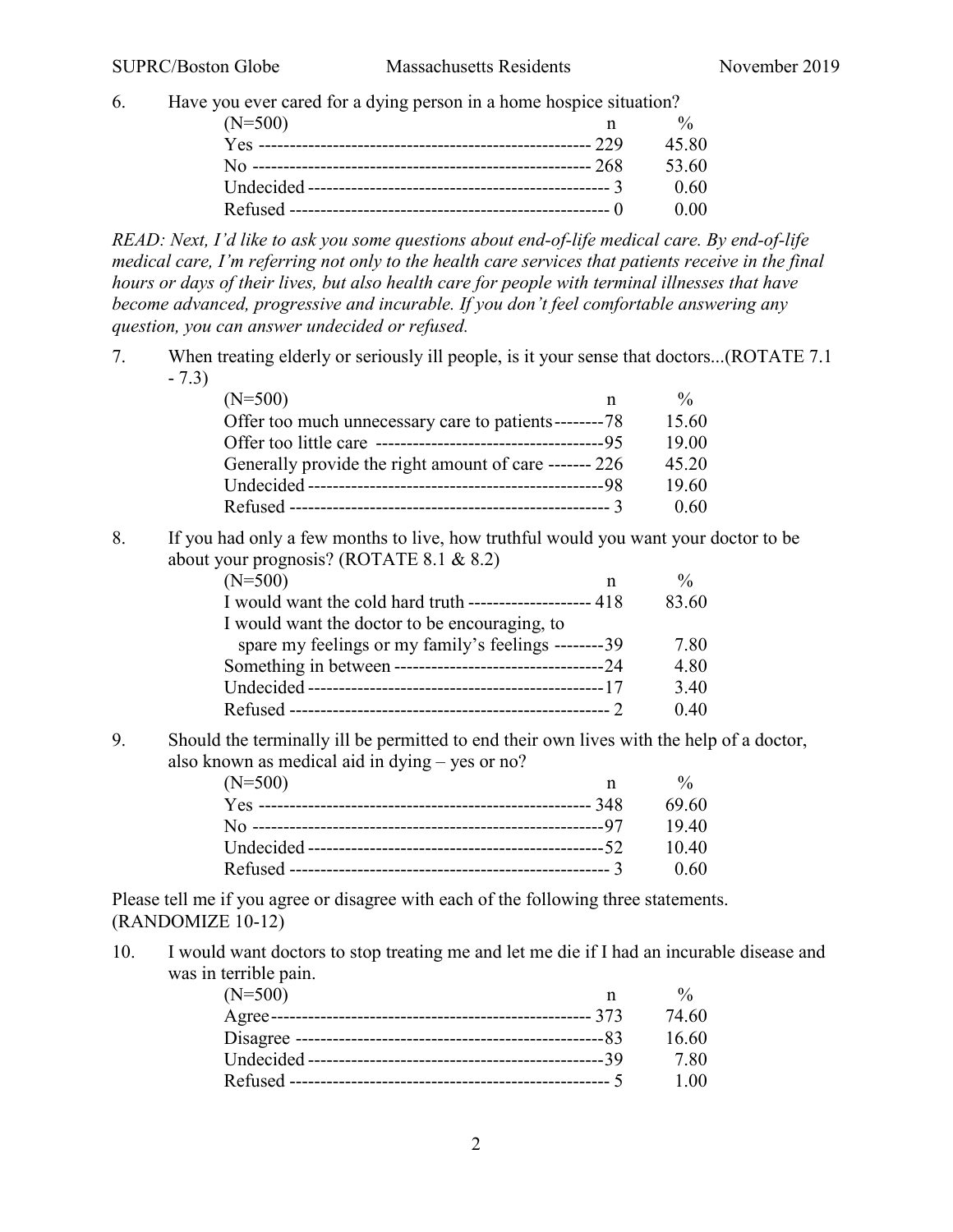11. I would want doctors to stop treating me and let me die if I could no longer recognize close family and friends.

| $(N=500)$ | $\frac{0}{0}$ |
|-----------|---------------|
|           | 57.20         |
|           | 31.20         |
|           | 11.60         |
|           | 0.00          |

## 12. I would want doctors to stop treating me and let me die if I had an incurable disease and were totally dependent on others.

| $(N=500)$ |       |
|-----------|-------|
|           | 66.20 |
|           | 23.00 |
|           | 10.40 |
|           | 0.40  |

13. In our society, are we getting somewhat better at talking about dying and death, or not?  $(N=500)$  n %

| Yes, getting better at talking about it---------------- 265 | 53.00  |
|-------------------------------------------------------------|--------|
|                                                             | 36.20  |
|                                                             | -10.80 |
|                                                             | - 0.00 |

14. How much better off would our society be if we spoke more openly about death?

| $(N=500)$ | 0/2   |
|-----------|-------|
|           | 52.00 |
|           | 37.20 |
|           | 6.20  |
|           | 4.40  |
|           | 0.20  |

#### 15. How often do you think about your own death? (READ OPTIONS)

| $(N=500)$ | n | $\frac{0}{0}$ |
|-----------|---|---------------|
|           |   | 10.60         |
|           |   | 15.80         |
|           |   | 16.20         |
|           |   | 7.00          |
|           |   | 33.00         |
|           |   | 13.80         |
|           |   | 3.20          |
|           |   | 0.40          |
|           |   |               |

16. Let's say you had a choice: You could be guaranteed to live a healthy, active life to age 82 – about a year longer than the average lifespan - but not a day longer. Or you could take whatever fate gives you. Would you…

| $(N=500)$                                                   | $\frac{0}{0}$ |
|-------------------------------------------------------------|---------------|
| Take a healthy active life to age 82------------------- 191 | 38.20         |
| Take what fate gives me------------------------------ 269   | 53.80         |
|                                                             | 2.00          |
|                                                             | 5.40          |
|                                                             | 0.60          |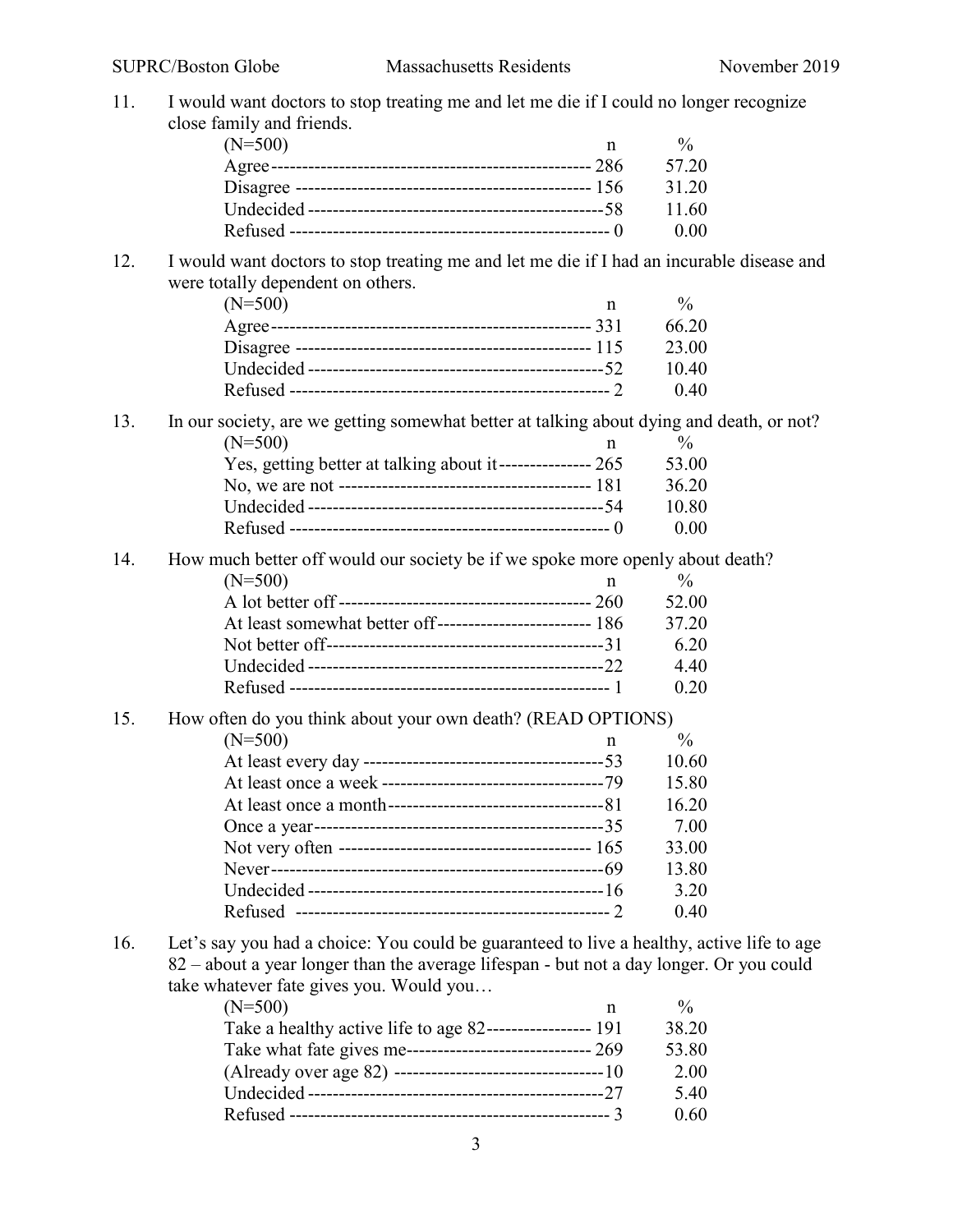# {FOR 16.1 & 16.2}

|           | 17. In your own words, what is the most important reason for making that choice? |   |               |
|-----------|----------------------------------------------------------------------------------|---|---------------|
| $(N=460)$ |                                                                                  | n | $\frac{0}{0}$ |
|           | Take a healthy active life to age $82$ (n=191)                                   |   |               |
|           |                                                                                  |   | 6.74          |
|           | "Guaranteed/Anything can happen" ---------------27                               |   | 5.87          |
|           |                                                                                  |   | 4.35          |
|           | "See my family/Friends/Loved ones"--------------17                               |   | 3.70          |
|           |                                                                                  |   | 3.91          |
|           |                                                                                  |   | 3.26          |
|           |                                                                                  |   | 2.61          |
|           | "Watched other people die/get sick"---------------10                             |   | 2.17          |
|           | "Don't want to be a burden" --------------------------- 6                        |   | 1.30          |
|           | "Know when I'm going to die/No                                                   |   |               |
|           |                                                                                  |   | 1.30          |
|           | "My choice/Right choice/Common sense"---------7                                  |   | 1.52          |
|           |                                                                                  |   | 1.30          |
|           |                                                                                  |   | 2.17          |
|           |                                                                                  |   | 1.30          |
|           |                                                                                  |   |               |
|           | Take what fate gives me $(n=269)$                                                |   |               |
|           | "People live longer than 82" ----------------------------25                      |   | 5.43          |
|           | "God/Faith/Religion"--------------------------------45                           |   | 9.78          |
|           | "Fate/Supposed to be/Happen for a reason" ------39                               |   | 8.48          |
|           | "Take my chance/No choice/Out of our                                             |   |               |
|           |                                                                                  |   | 6.74          |
|           |                                                                                  |   | 1.96          |
|           | "Enjoy/Live your life" ---------------------------------16                       |   | 3.48          |
|           |                                                                                  |   | 2.39          |
|           |                                                                                  |   | 1.30          |
|           | "Would rather not know"---------------------------------18                       |   | 3.91          |
|           | "The quality not quantity of life"-------------------- 4                         |   | 0.87          |
|           | "Time around family"----------------------------------7                          |   | 1.52          |
|           |                                                                                  |   | 3.04          |
|           | "Let nature take its course"-----------------------------10                      |   | 2.17          |
|           |                                                                                  |   | 1.09          |
|           |                                                                                  |   | 2.39          |
|           |                                                                                  |   | 3.91          |
|           |                                                                                  |   |               |

18. Do your religious or spiritual beliefs play a major role, a minor role, or no role in how you think about your own wishes for end-of-life medical treatment?

| $(N=500)$ | $\frac{0}{0}$ |
|-----------|---------------|
|           | 30.40         |
|           | 25.20         |
|           | 41.60         |
|           | 2.60          |
|           | 0.20          |
|           |               |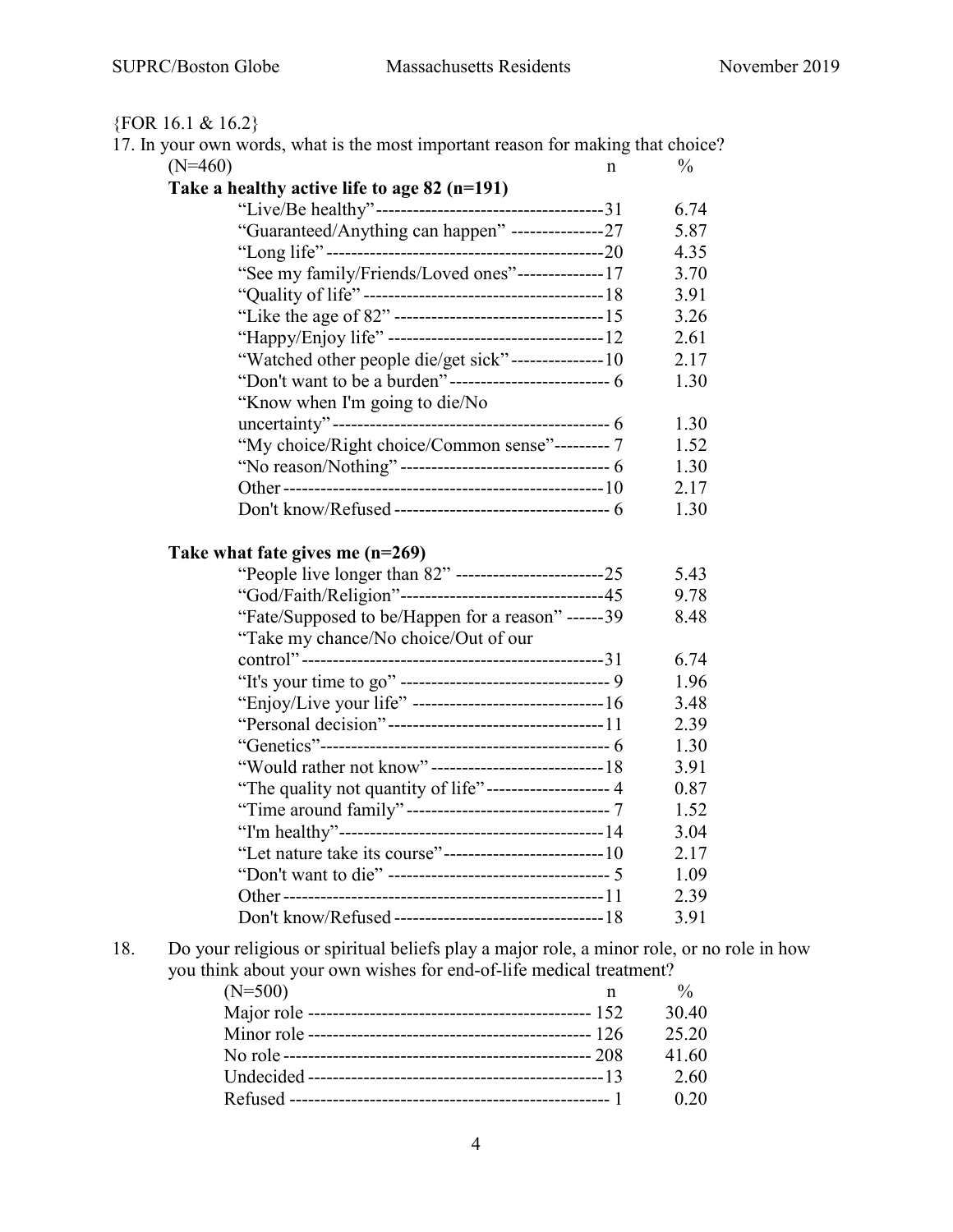| 19. | If you had a choice, would you prefer your death to be sudden and unexpected or gradual |               |
|-----|-----------------------------------------------------------------------------------------|---------------|
|     | over a period of weeks or months?                                                       |               |
|     | $(N=500)$<br>n                                                                          | $\%$          |
|     | Sudden and unexpected ----------------------------- 287                                 | 57.40         |
|     | Gradual over a period of weeks or months -------- 134                                   | 26.80         |
|     |                                                                                         | 14.20         |
|     |                                                                                         | 1.60          |
| 20. | If you had a choice, where would you prefer to die? {RANDOMIZE}                         |               |
|     | $(N=500)$<br>n                                                                          | $\%$          |
|     |                                                                                         | 71.80         |
|     |                                                                                         | 8.20          |
|     |                                                                                         | 0.80          |
|     |                                                                                         | 5.60          |
|     |                                                                                         | 3.80          |
|     |                                                                                         | 9.00          |
|     |                                                                                         | 0.80          |
|     |                                                                                         |               |
| 21. | Of the following two options, which is the worse death? (ROTATE)                        |               |
|     | Dying of ALS, with a healthy mind in a                                                  |               |
|     |                                                                                         | 46.00         |
|     | Dying of Alzheimer's disease and dementia, in                                           |               |
|     | which the mind deteriorates before the body                                             |               |
|     |                                                                                         | 36.00         |
|     |                                                                                         | 17.40<br>0.60 |
|     |                                                                                         |               |
| 22. | What sort of natural death would you most want to avoid $-$ {RANDOMIZE} cancer,         |               |
|     | heart disease, stroke, Alzheimer's / dementia?                                          |               |
|     | $(N=500)$<br>n                                                                          | $\frac{0}{0}$ |
|     |                                                                                         | 29.00         |
|     |                                                                                         | 3.40          |
|     |                                                                                         | 9.00          |
|     | Alzheimer's / dementia-------------------------------- 208                              | 41.60         |
|     |                                                                                         | 15.00         |
|     |                                                                                         | 2.00          |
| 23. | What do you think happens to us after we die? (READ LIST)                               |               |
|     | $(N=500)$<br>n                                                                          | $\%$          |
|     | We go to the afterlife, for better or worse --------- 213                               | 42.60         |
|     | Nothing happens. Death is the end. ----------------- 106                                | 21.20         |
|     | We are reincarnated as someone or something                                             |               |
|     |                                                                                         | 17.80         |
|     |                                                                                         | 3.80          |
|     |                                                                                         | 13.40         |
|     |                                                                                         | 1.20          |
|     |                                                                                         |               |